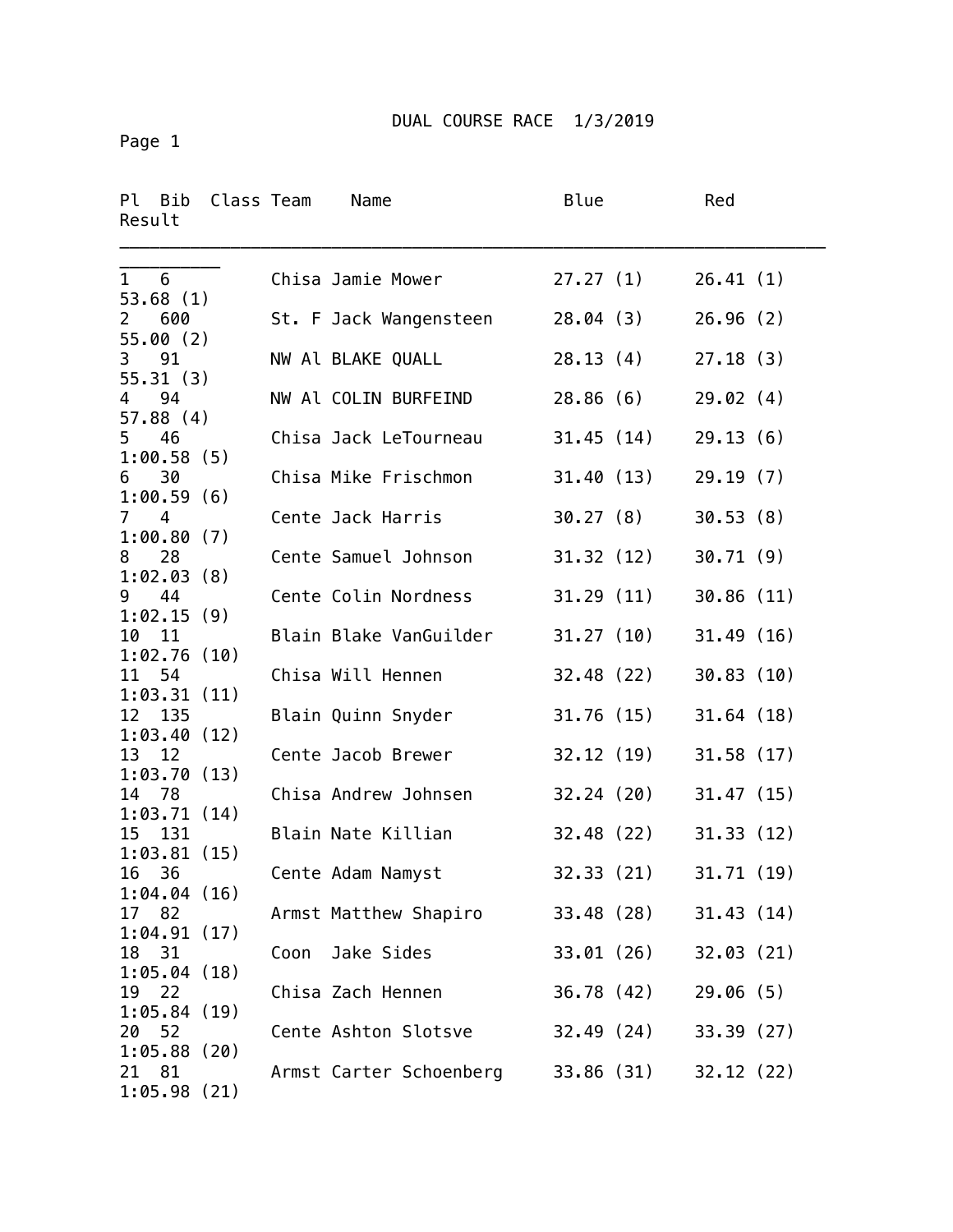| 22 132                   |      | Blain Dylan Kolb                               |            | 33.16 (27)            | 32.87(24)  |  |
|--------------------------|------|------------------------------------------------|------------|-----------------------|------------|--|
| 1:06.03(22)<br>23<br>160 |      | Chisa Luther Crum                              |            | 33.49 (29)            | 32.59(23)  |  |
| 1:06.08(23)<br>24 2      |      | Anoka Nolan Brunn                              |            | 28.31(5)              | 37.83(45)  |  |
| 1:06.14(24)<br>25 49     |      | Andov Brandon Schroeder                        |            | 34.79 (35)            | 31.73(20)  |  |
| 1:06.52(25)<br>26<br>42  |      | Anoka Ian Mugglin                              | 35.33(36)  |                       | 33.48(28)  |  |
| 1:08.81(26)<br>27 83     |      | Armst Jackson Kubitschek                       | 35.89(39)  |                       | 33.92(30)  |  |
| 1:09.81(27)<br>28 63     | Coon | Jacob Hawkinson                                | 37.78 (45) |                       | 33.27(26)  |  |
| 1:11.05(28)              |      |                                                |            |                       |            |  |
| 29 97<br>1:11.11(29)     |      | NW Al WILLIAM KLABUNDE                         |            | 35.80 (38)            | 35.31(36)  |  |
| 30 75<br>1:11.82(30)     |      | Blain Teagan Snyder                            |            | 29.71 (7) 42.11 (60)  |            |  |
| 31 38<br>1:12.34(31)     |      | Chisa Sam Witucki                              |            | 31.76 (15)            | 40.58 (52) |  |
| 32 34<br>1:12.57(32)     |      | Anoka Carter Toumela                           |            | 37.07 (44)            | 35.50(38)  |  |
| 33 93                    |      | NW Al THOMAS BESKOW                            |            | 37.88 (46)            | 34.93 (34) |  |
| 1:12.81(33)<br>34<br>136 |      | Blain Chase VanGuilder                         |            | 38.78 (49)            | 34.59 (33) |  |
| 1:13.37(34)<br>35<br>13  |      | Champ Wyatt Horstmann                          | 32.99(25)  |                       | 40.63 (54) |  |
| 1:13.62(35)<br>36 66     |      | Anoka Jacob Gawreluk                           | 40.18 (53) |                       | 34.15 (32) |  |
| 1:14.33(36)<br>114<br>37 |      | Andov Corey Domeier                            |            | 38.02 (47)            | 36.67(43)  |  |
| 1:14.69(37)              |      |                                                |            |                       |            |  |
| 38<br>95<br>1:14.94(38)  |      | NW Al WILLIAM KARKOC                           |            | 38.62 (48)            | 36.32(41)  |  |
| 39<br>601<br>1:15.19(39) |      | St. F Logan Cox                                |            | 36.42 (40)            | 38.77 (47) |  |
| 40 25<br>1:15.31(40)     |      | Andov Tate Johnson                             |            | 34.19 (33) 41.12 (55) |            |  |
| 41 86<br>1:16.04(41)     |      | Armst Trym Wian                                |            | 40.02 (51) 36.02 (40) |            |  |
| 42<br>17<br>1:17.19(42)  |      | Andov Carson Smith                             |            | 40.56 (56) 36.63 (42) |            |  |
| 43<br>39                 |      | Coon Nico Tweedy                               |            | 39.69 (50) 38.00 (46) |            |  |
| 1:17.69(43)<br>44<br>19  |      | Blain Carter Blondel                           |            | 34.19 (33) 43.51 (65) |            |  |
| 1:17.70(44)<br>45 74     |      | Anoka Donovan Schumacher 41.40 (57) 37.33 (44) |            |                       |            |  |
| 1:18.73(45)<br>46<br>20  |      | Cente Michael Munson                           |            | 36.75 (41) 42.44 (61) |            |  |
| 1:19.19(46)              |      |                                                |            |                       |            |  |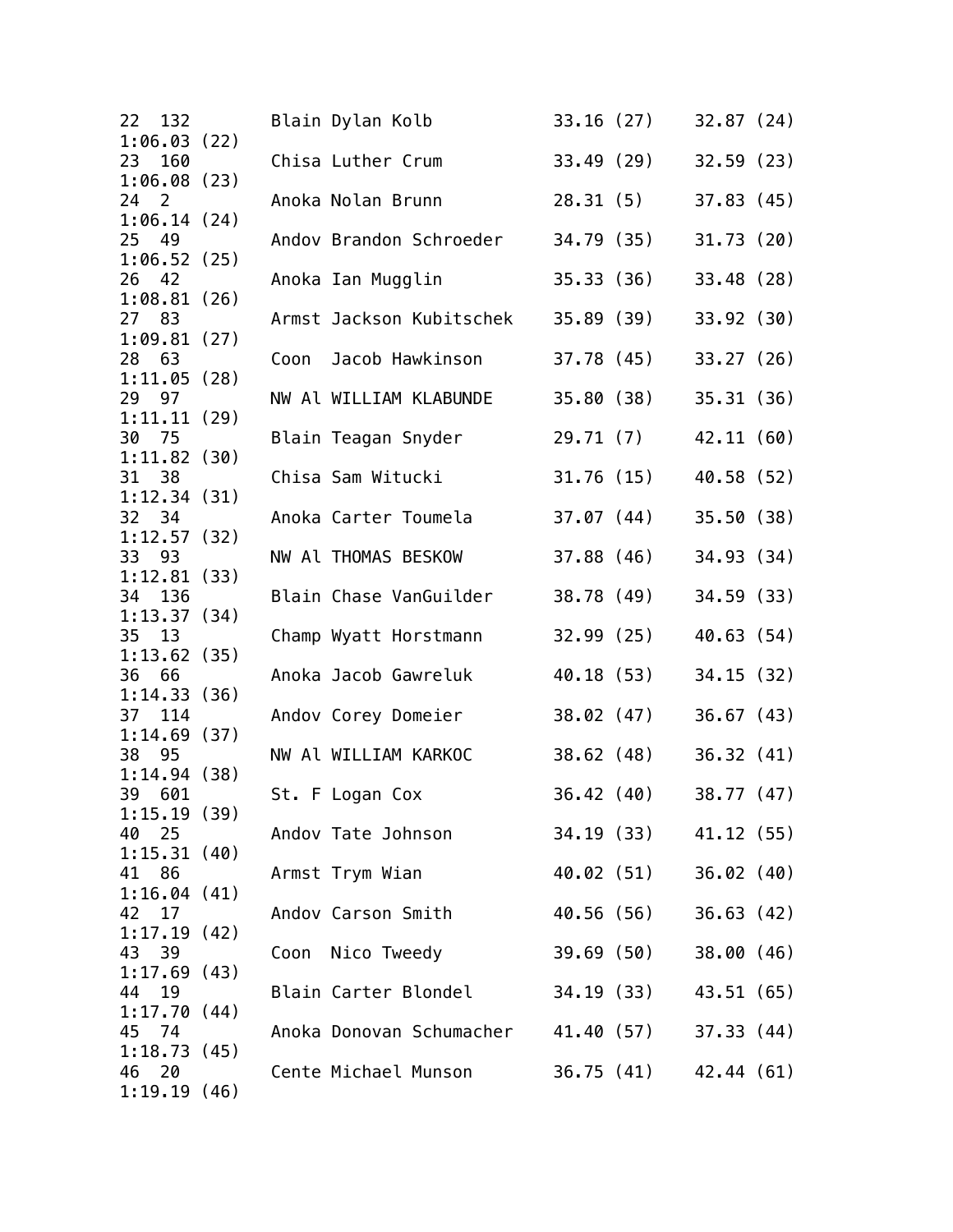|                                                                               | 40.12 (52)  | 39.27(49)                                                                                    |
|-------------------------------------------------------------------------------|-------------|----------------------------------------------------------------------------------------------|
|                                                                               |             |                                                                                              |
|                                                                               | 47.74 (71)  | 32.95(25)                                                                                    |
|                                                                               |             |                                                                                              |
|                                                                               | 42.11(60)   | 39.14(48)                                                                                    |
|                                                                               |             |                                                                                              |
|                                                                               | 45.76 (69)  | 35.93(39)                                                                                    |
|                                                                               |             |                                                                                              |
| 47 57<br>1:19.39(47)<br>48 99<br>1:20.69(48)<br>49 16<br>1:21.25(49)<br>50 65 | 1:21.69(50) | Andov Jonah Carroll<br>NW Al CHRISTIAN BURFEIND<br>Irond Calvin Davies<br>Andov Kyle Sanders |

\_\_\_\_\_\_\_\_\_\_\_\_\_\_\_\_\_\_\_\_\_\_\_\_\_\_\_\_\_\_\_\_\_\_\_\_\_\_\_\_\_\_\_\_\_\_\_\_\_\_\_\_\_\_\_\_\_\_\_\_\_\_\_\_\_\_\_\_\_\_

Ski Club Software from www.SplitSecond.com 1/4/2019 9:55:38 AM ~~~~~~~~~~~~~~~~~~~~~~~~~~~~~~~~~~~ NEW PAGE

~~~~~~~~~~~~~~~~~~~~~~~~~~~~~~~~~~~ DUAL COURSE RACE 1/3/2019

Page 2

\_\_\_\_\_\_\_\_\_\_

| Result | Pl Bib | Class Team  |      | Name                     | Blue       | Red        |
|--------|--------|-------------|------|--------------------------|------------|------------|
|        | 51 69  |             |      | Champ Caiden Spinner     | 40.35 (54) | 41.72 (58) |
|        |        | 1:22.07(51) |      |                          |            |            |
| 52 87  |        |             |      | Armst Tony Rausch        | 42.65 (61) | 40.62 (53) |
|        |        | 1:23.27(52) |      |                          |            |            |
| 53 15  |        |             | Coon | Reed Smith               | 52.64 (79) | 31.42(13)  |
|        |        | 1:24.06(53) |      |                          |            |            |
| 54 33  |        |             |      | Andov Miles Hanson       | 44.58 (65) | 39.72 (50) |
|        |        | 1:24.30(54) |      |                          |            |            |
| 55 18  |        |             |      | Anoka Gavin Gillespie    | 50.08 (74) | 34.94 (35) |
|        |        | 1:25.02(55) |      |                          |            |            |
| 56 89  |        |             |      | Armst Jameson Kubitschek | 43.30 (63) | 42.08 (59) |
|        |        | 1:25.38(56) |      |                          |            |            |
| 57 68  |        |             |      | Cente Kameron Galetka    | 44.40 (64) | 41.23 (57) |
|        |        | 1:25.63(57) |      |                          |            |            |
| 58 14  |        |             |      | Chisa Brown August       | 27.86(2)   | 58.60 (80) |
|        |        | 1:26.46(58) |      |                          |            |            |
| 59     | 85     |             |      | Armst Owen Smith         | 42.69 (62) | 43.91 (67) |
|        | 120    | 1:26.60(59) |      |                          | 52.82(80)  |            |
| 60 -   |        | 1:26.93(60) |      | Anoka Ian Brunn          |            | 34.11(31)  |
| 61 55  |        |             |      |                          | 44.58 (65) | 43.59 (66) |
|        |        | 1:28.17(61) |      | Coon Lucas Phillips      |            |            |
| 62 88  |        |             |      | Armst Zerind Spore       | 47.47 (70) | 41.14 (56) |
|        |        | 1:28.61(62) |      |                          |            |            |
| 63 92  |        |             |      | NW Al JACKSON HOLST      | 41.78 (59) | 47.27 (72) |
|        |        | 1:29.05(63) |      |                          |            |            |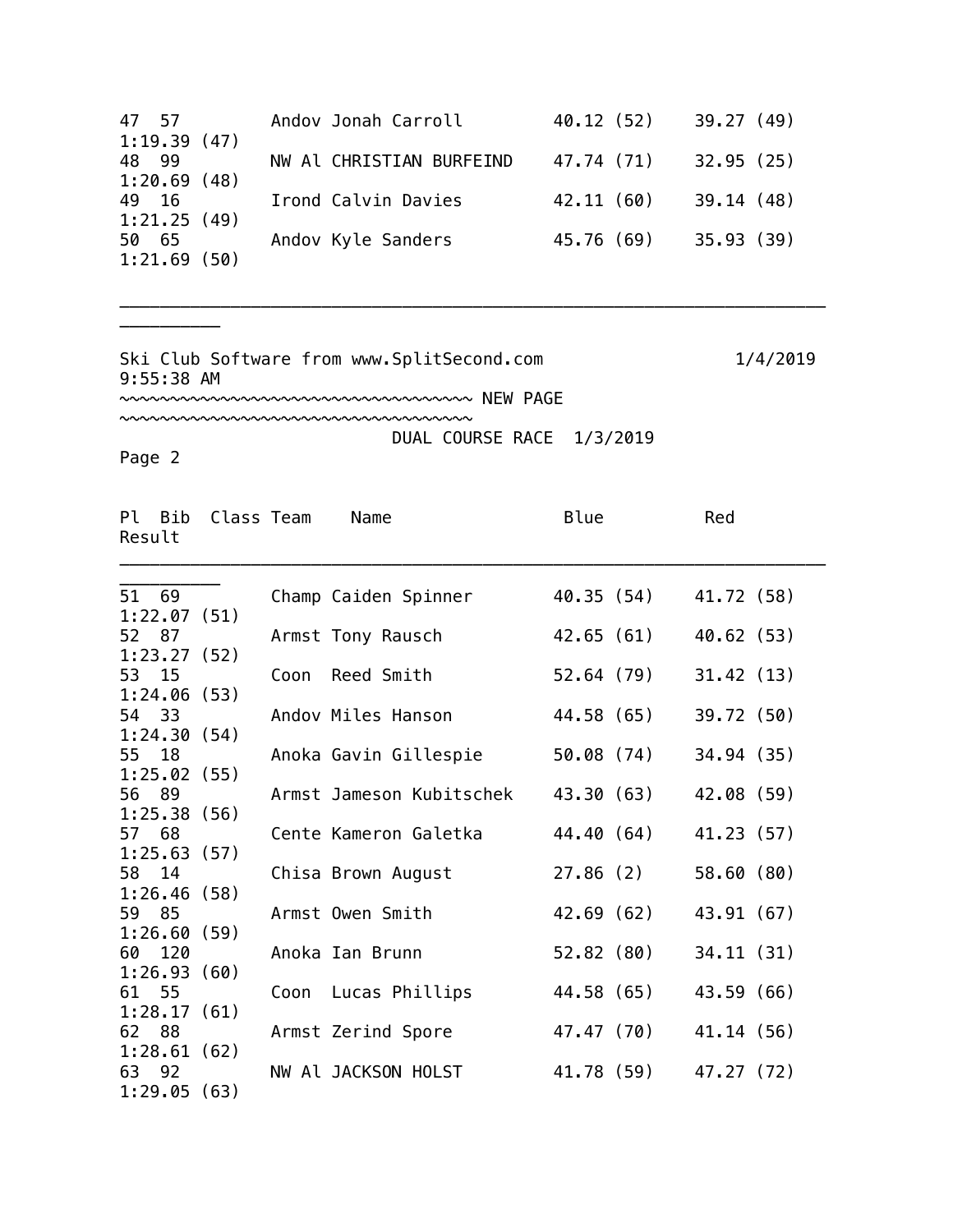| 21<br>64                |      | Champ Dane Germany                          |             |            | 47.83 (72) 44.22 (68)       |  |
|-------------------------|------|---------------------------------------------|-------------|------------|-----------------------------|--|
| 1:32.05(64)<br>65<br>8  |      | Irond Alex Presseller                       |             |            | 34.18 (32) 59.47 (81)       |  |
| 1:33.65(65)             |      |                                             |             |            |                             |  |
| 66 70<br>1:34.69(66)    |      | Chisa Gavin Bodin                           |             |            | 31.93 (17) 1:02.76 (82)     |  |
| 67 183                  |      | Armst Hayden Hill                           |             | 55.63 (83) | 39.74 (51)                  |  |
| 1:35.37(67)<br>68 43    |      | Blain Cole Martin                           | 31.99(18)   |            | 1:03.70(83)                 |  |
| 1:35.69(68)             |      |                                             |             |            |                             |  |
| 69 77                   |      | Champ Anthony Herlitz                       | 51.17(76)   |            | 46.00 (69)                  |  |
| 1:37.17(69)<br>70 47    | Coon | Louis Kuntze                                |             |            | 46.61 (70)                  |  |
| 1:37.81(70)             |      |                                             |             | 51.20 (77) |                             |  |
| 71 29                   |      | Champ Aidan Henchen                         | 40.38 (55)  |            | 58.08 (79)                  |  |
| 1:38.46(71)             |      |                                             |             |            |                             |  |
| 72 50<br>1:39.28(72)    |      | Anoka Evan Moberg                           | 45.12 (67)  |            | 54.16 (77)                  |  |
| 73<br>24                |      | Irond Victor Walther                        |             | 51.13 (75) | 51.14(74)                   |  |
| 1:42.27(73)             |      |                                             |             |            |                             |  |
| 74 401                  |      | NW Al DREW BECKSTRAND                       |             | 51.36 (78) | 51.57(75)                   |  |
| 1:42.93(74)<br>75 71    |      | Coon Tyler Oberuc                           |             | 54.14 (82) | 50.27(73)                   |  |
| 1:44.41(75)             |      |                                             |             |            |                             |  |
| 76<br>10                |      | Anoka Ethan Bailey                          | 35.38 (37)  |            | 1:12.25(86)                 |  |
| 1:47.63(76)<br>77       |      | Armst Ben Sutton                            | 1:00.47(84) |            | 47.17 (71)                  |  |
| 90<br>1:47.64(77)       |      |                                             |             |            |                             |  |
| 78<br>40                |      | Irond Lloyd Hilsgen                         |             | 53.65 (81) | 54.92 (78)                  |  |
| 1:48.57(78)             |      |                                             |             |            |                             |  |
| 79 37<br>1:49.75(79)    |      | Champ Jack Thomason                         | 41.76 (58)  |            | 1:07.99(84)                 |  |
| 80 214                  |      | Andov James Polsfut                         |             |            | $1:10.42(86)$ 42.69 (64)    |  |
| 1:53.11(80)             |      |                                             |             |            |                             |  |
| 81 133                  |      | Blain Frank Long                            |             |            | 33.66 (30) 1:24.45 (88)     |  |
| 1:58.11(81)<br>82 212   |      | Andov Charles Rohrs 1:19.15 (87) 42.52 (63) |             |            |                             |  |
| 2:01.67(82)             |      |                                             |             |            |                             |  |
| 83 23                   |      | Coon Gian DelFratte 47.91 (73) 1:21.42 (87) |             |            |                             |  |
| 2:09.33(83)             |      |                                             |             |            |                             |  |
| 76<br>84<br>2:20.76(84) |      | Cente Eric Thielen 1:45.30 (91) 35.46 (37)  |             |            |                             |  |
| 85<br>7                 |      | Coon Ryan Wylde                             |             |            | $1:32.64(90)$ 52.88 (76)    |  |
| 2:25.52(85)             |      |                                             |             |            |                             |  |
| 86<br>96                |      | NW Al BEN KIESOW                            |             |            | 1:23.08(89)1:10.70(85)      |  |
| 2:33.78(86)<br>87 602   |      | St. F Matt Endfield                         |             |            | $1:08.92(85)$ $1:38.03(89)$ |  |
| 2:46.95(87)             |      |                                             |             |            |                             |  |
| 88<br>- 45              |      | Champ Sam Johnson                           |             |            | 1:22.18(88)1:46.51(90)      |  |
| 3:08.69(88)             |      |                                             |             |            |                             |  |